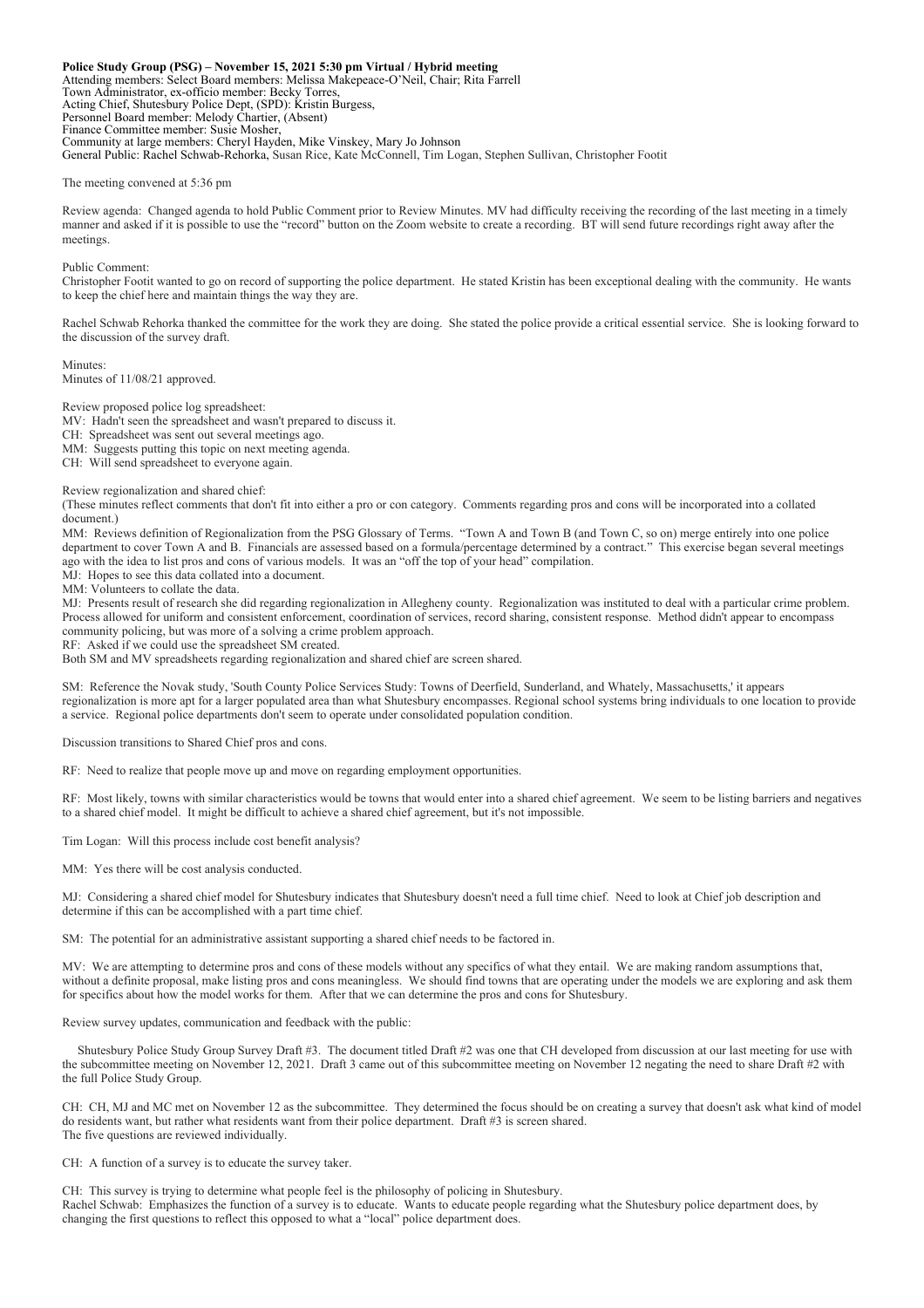MJ: Question 1 not trying to determine what services police need to provide, but what people feel is important to them to have provided.

MV: Without additional information on other models, question 4 can be answered in only one way.

CH: Reminds everyone that a cover letter will be going out with the survey that will provide information on other models and current functions of the Shutesbury Police Department.

Meeting time ends without much discussion of question 5. It's agreed that everyone will send their comments on question to CH.

CH: Brings up issue of not having a budget to send out a survey.

BT: Will locate a source of funding for sending the survey.

SM: Desires moving our meetings off of Mondays.

MM: Tentative December meetings will be 9 and 23.

Next meeting: November 29, 2021 at 5:45PM.

Meeting adjourned at 7:39PM

Minute taker: Mike Vinskey

Documents used: Shutesbury Police Study Group Survey Draft #3

## **Shutesbury Police Study Group Survey Draft #3**

1. Below is a list of services that may be provided by local police departments. What

services do you think are important to have in Shutesbury? Please indicate level of importance on a scale of 1 - 4, where

- 4 very important
- 3 important
- 2 somewhat important
- 1 not important

Response to emergency calls

- \_\_\_ Visible police presence
- \_\_\_ Traffic control
- \_\_\_ Preventive patrol
- \_\_\_ Provision of referrals to or advice on social services available to Massachusetts residents

comments/suggestions:

2. What do you consider to be an acceptable police response time to emergency calls?

О Less than 10 minutes

- О 10-20 minutes
- О Greater than 20 minutes
- 3. Do you think it is important to have 24 hour local police coverage?
	- О Yes
	- О No
	- О No opinion
	- О Prefer not to say

4. Do you think it is important tor Shutesbury to have its own police chief and department?

О yes

О no

О no opinion

О Prefer not to say

5. The Shutesbury Police Department currently follows the small town community policing model, which aims to provide services and promote a safe environment by interacting positively with residents and visitors on a day-to-day basis. How would you like the police to engage with you and your family as residents of Shutesbury?

О coffee with a cop

О ride-along with a cop